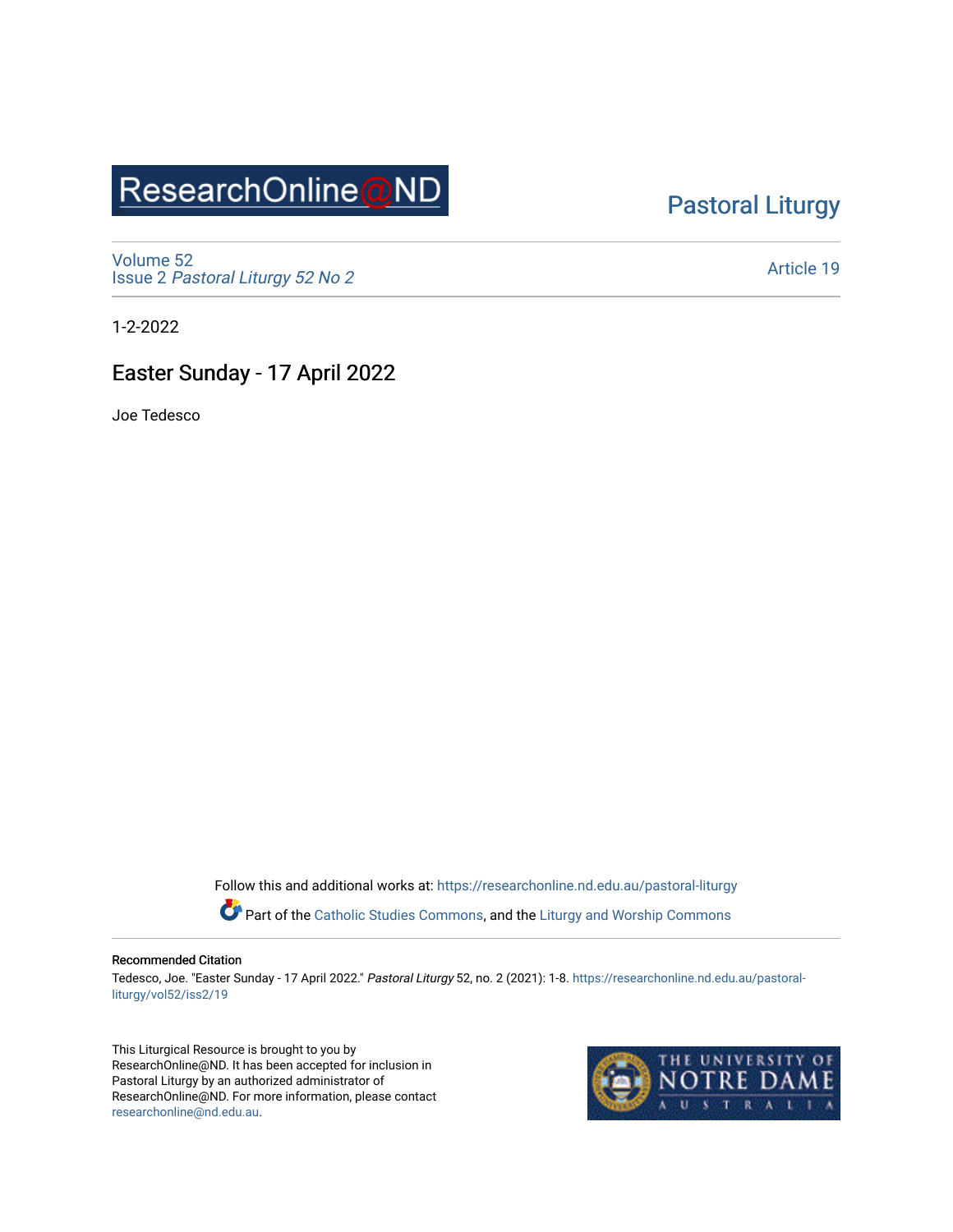

# **17 April 2022**

Easter Sunday

Reflection by Joe Tedesco

## **Introduction**

Today completes the Paschal Triduum and launches the season of Easter. The high point of our Christian faith is experienced in Christ who has conquered death and continues to be experienced among us.

# **Penitential Act**

*The sprinkling with water from the Easter Vigil would be an appropriate introductory rite unless this takes place with the renewal of baptismal promises. The introductory rites should not be penitential in tone.* (ORDO)

Alternatively, use one of the *Roman Missal* texts or this optional litany form:

Lord Jesus, you are risen! Lord, have mercy.

You draw us to the Father. Christ, have mercy.

You have conquered death! Lord, have mercy.

### **Collect**

*The oration* O God, who on this day, Through your Only Begotten Son, have conquered death and unlocked for us the path to eternity, grant, we pray, that we who keep the solemnity of the Lord's Resurrection may, through the renewal brought by your Spirit, rise up in the light of life.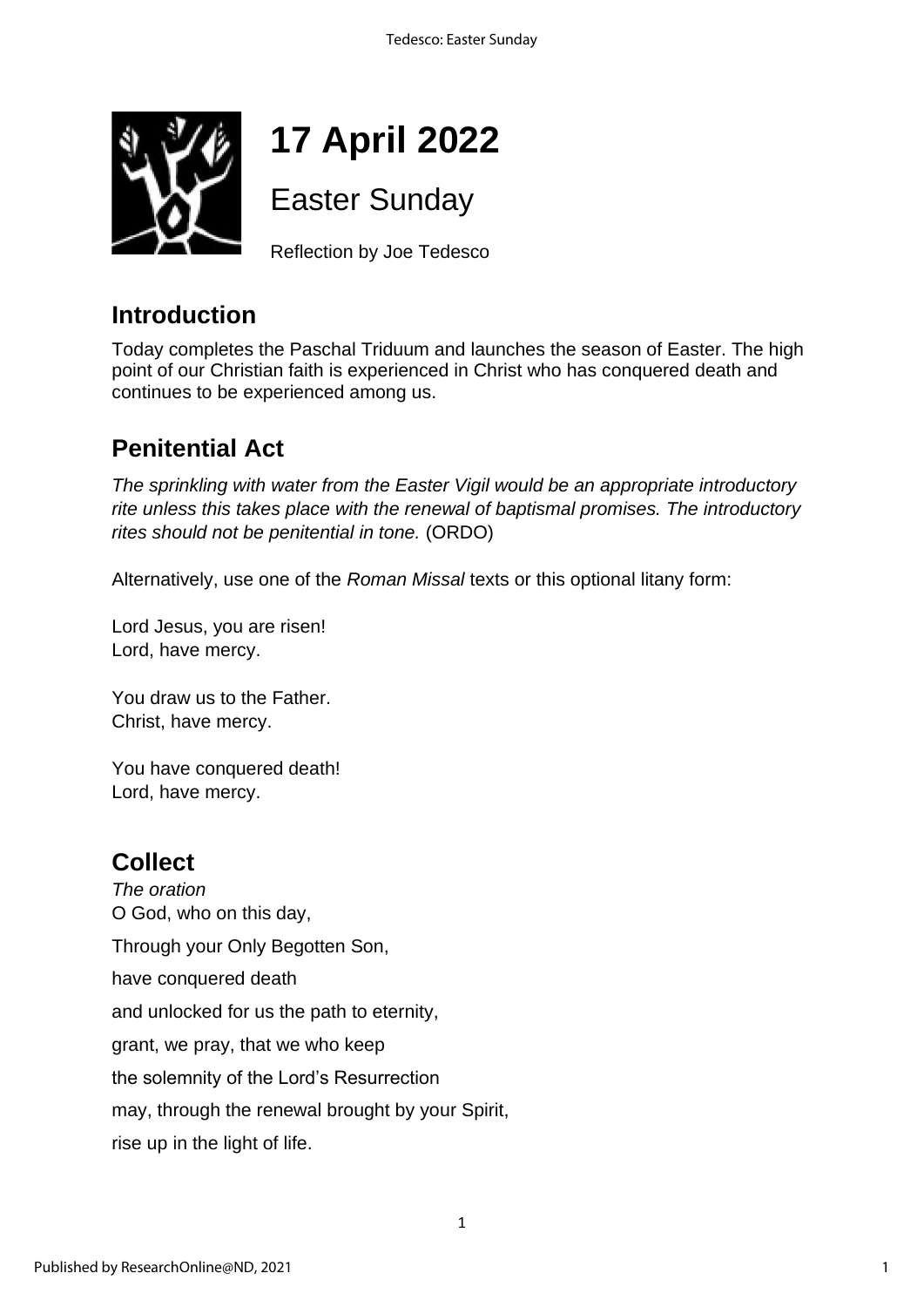### *Commentary*

The Easter day collect echoes the Exultet refrain in situating the prayer 'on this day'. Yet with this is a profound sacramentality. Just as the moment of the incarnation placed the divine within matter, time and flesh, so the feast of the resurrection marks the definitive defeat of death. Interestingly, the reference to 'on this day' is an addition to the ancient prayer, one that effectively aligns it more closely with the Easter proclamation. The prayer is replete with the resurrection vocabulary, strung together to evoke the mystery being celebrated. Death, the blockage on our path to life eternal, has been conquered. This is an ancient layer of theology, with parallels in the Holy Saturday reading of the descent of Christ into the underworld to break open its gates. The path to eternity is now an ascent into the light of life: just as light replaces the night, so life displaces death. This is an ongoing work, under the power of the Spirit. Here we have a reminder of baptism, as well as a celebration of the constant presence of the Spirit, the gift of the resurrected Lord to the Church (Jn 20:22).

# **First Reading**

### **Acts 10:34, 37-43**

Today we begin a series of readings from the Acts of the Apostles. Their teaching is surmised by Peter in today's reading. Jesus, full of the Holy Spirit, led by God the Father has done great works. Moreover, Jesus has been experienced as risen and the salvation offered is an ongoing reality; all can have their "sins forgiven through his name".

### **Responsorial Psalm**

### **Psalm 118(117):1-2, 16-17, 22-23**

*This is the day the Lord has made; let us rejoice and be glad.* (v. 24)

The Lord's love has no end. Even that which appears abandoned and dead becomes the 'cornerstone' and a marvel to our eyes.

### **Second Reading**

### **Colossians 3:1-4**

Following Christ's own death and resurrection, we have been brought "back to true life". Such a life draws us to seek what is above.

**Or**

### **1 Corinthians 5:6-8**

Yeast is a small thing that becomes lost in dough yet impacts it significantly. So is it with evil that, even if small and invisible, has significant impact. The resurrection is an opportunity for us to realise our true selves, lives that are free of the effects of evil.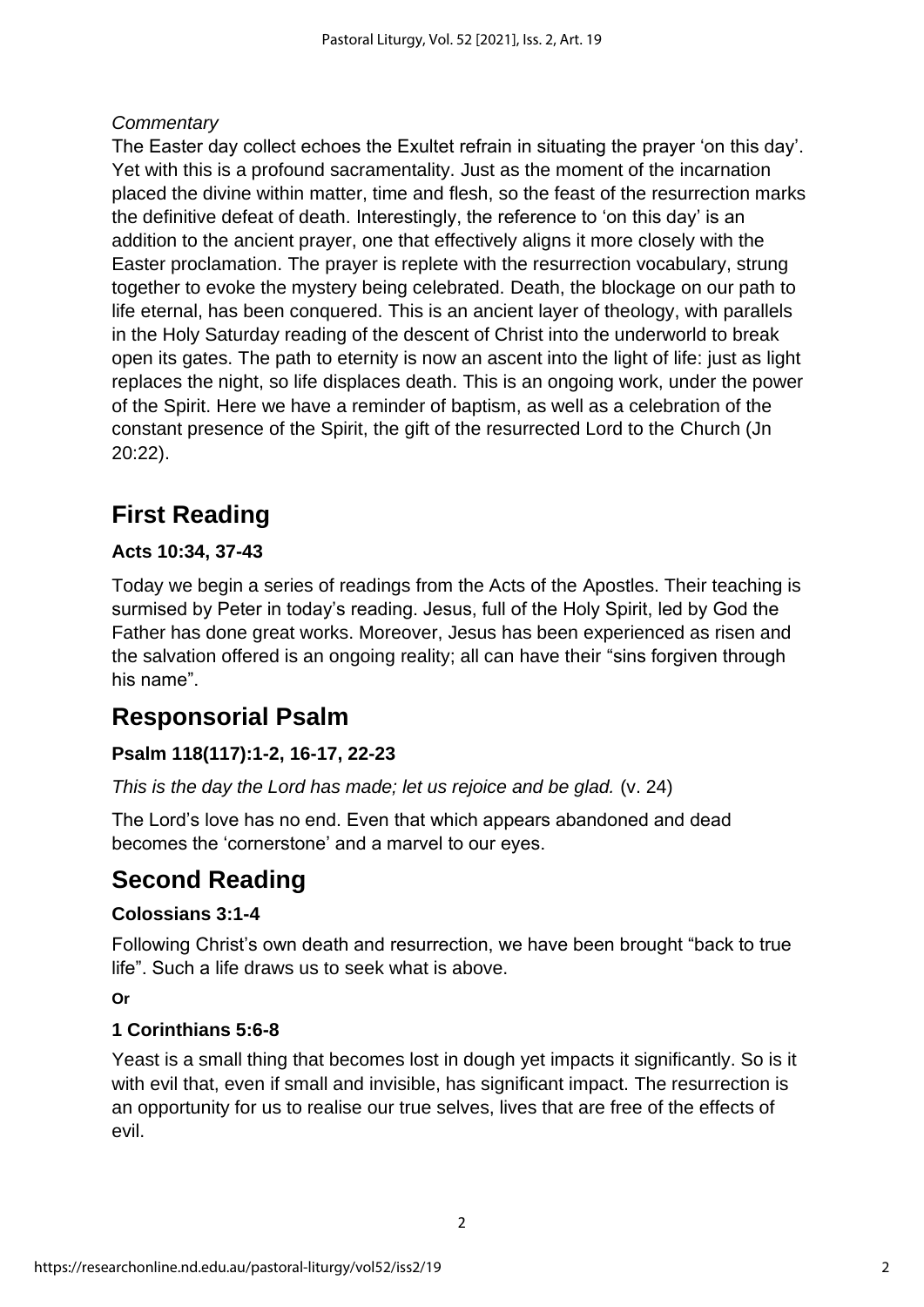# **Gospel Reading**

### **John 20:1-9\***

While it was still dark, followers of Jesus have their first experiences of the empty tomb. Through their witness, we are encouraged to also seek the risen Christ. As we do so, we too journey from darkness to light.

\*Alternative Gospel reading can be taken from the Vigil Mass; Luke 24:13-35.

# **Reflection**

The Gospel reading speaks of those who first experienced the risen Christ. However, it is not quite in the form we might expect. In John's reading used for today as well as the alternatives taken from the Easter Vigil, all the Gospel accounts in their own way speak first of experiencing an empty tomb. That all the accounts of Jesus' resurrection start with an empty tomb rather than moving straight to physical encounters with the risen Christ is telling. The first movement is not a direct encounter with Christ but an absence and, initially at least, confusion.

In John's account, Mary of Magdala first sees the entrance to Jesus' tomb disturbed and open. She assumes that someone has robbed the grave and, being alarmed at such an event, runs to Peter and the 'beloved disciple'. Mary is expressing a form of doubt. The stone had been moved away and John's use of the passive tense and the perspective of our faith tradition implies that the stone has been rolled away by God. However, Mary does not consider that. The alarm, the dash away from the tomb and the subsequent distress found in the scene following the reading from John here today (Jn 20:11 ff.) tell us that Mary, initially at least, simply could not make sense of the situation.

Her reaction is quite understandable and, in many respects, represents many of us as we attempt to make sense of the empty tomb. John's account makes a point of expressing that 'it was still dark'. Not simply a scene setter for John who regularly uses light and dark as symbols of coming from doubt to faith, from being lost to being found and from death to life. Death and darkness are all consuming, but something has happened to those fundamental concepts of destruction and chaos. Something has disturbed them, the stone has been rolled away. But that is more confusing than helpful to Mary. There is an expectation of how things are meant to go, and they have not gone that way.

However, Mary, and us along with her, are being asked to shift our vision. To look beyond what we think is death is to the wonderful gift of Easter that is before us. To journey from the dark to the light. To somehow see as the 'beloved disciple' who, unlike Mary, went toward the tomb not away, and after entering "saw and believed" (20:8). Of course, Mary herself comes to a point of faith in the risen Christ too in the story as it unfolds. We are not privy to that in this reading. Her ongoing story is for another time. In this instance, it seems a clear contrast is presented in the two figures. Something changes in the beloved disciple that, to that point, does not in Mary.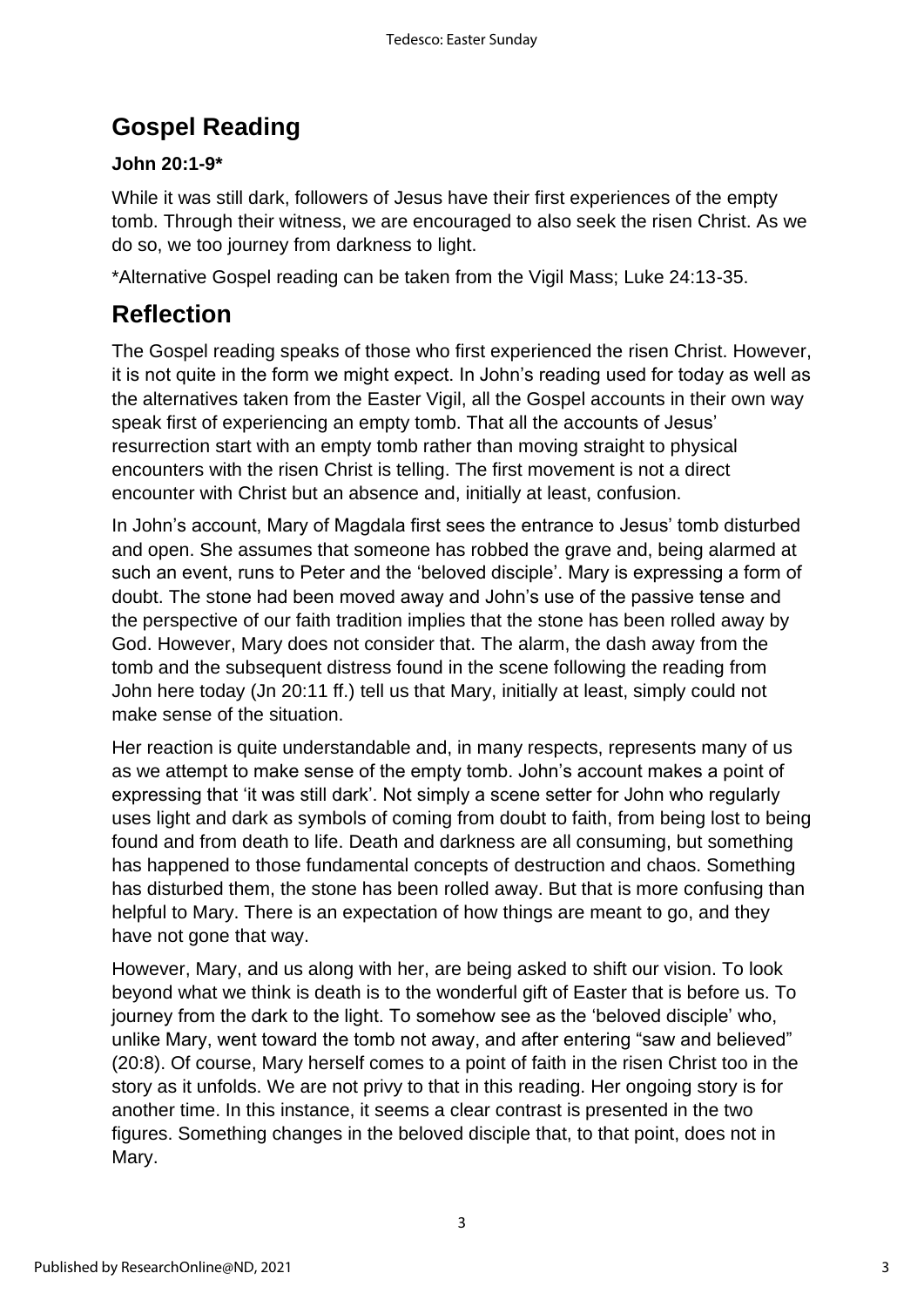We are given little data as to what causes the reaction in one and not the other. What little information we have seems to revolve around the burial cloths. This attention unique to John is curious and, especially given its double mention is, again, not simply a passing reference - something to fill the scene for the sake of it. One long held understanding is that the carefully folded and placed linen was proof that the scene was not a robbery. Jesus has risen and the state of the burial cloths is an illustration of God's intentionality, control and accomplishment. Is that enough to instigate a belief in the risen Christ? Perhaps.

Others have noted that there seems an intentional contrast here between Christ and the earlier scene with the rising of Lazarus from the dead (a scene also unique to John's Gospel). When Lazarus is raised, he is said to come out entirely wrapped in his burial linen and needed to be unbound from them (11:44). Lazarus does not need the burial garbs at that time but will need them again at some point – like all of us, Lazarus would have eventually passed into physical death. Jesus, on the other hand, is completely done with them. Death is symbolically and actually finished with in the person of the risen Christ. Has 'the beloved disciple' noticed that and, thus, believed?

We don't really know the full answer. What we know is that there are three reactions in the relatively short Gospel scene. Mary who sees a disturbance, something that is not right and is drawn to sorrow. Peter, who has a subtle part in this scene, who sees the cloths too, but whose response is left unsaid. That he along with the other disciples return home saying nothing to the others (20:10, the verse that immediately follows this reading is not included in the lectionary) suggests that his movement from darkness to light is not quite complete yet. Then there is 'the other disciple' who sees the same scene and believes.

We might be anywhere on that spectrum of three responses. We may be hopeful, but fundamentally confused and in doubt on the one hand. Or, on the other, we might be completely assured of the presence of the living Christ who is risen. Perhaps we are somewhere in the middle, with Peter who also sees something, but is not quite sure what to do with it yet.

Wherever we are, the Gospel narrative is drawing us to experience something special. To move in a direction toward faith. As is a common theme in John's Gospel, encouragement is often given to see with eyes of faith. To let our hope guide our vision, to look for signs that Christ is alive among us, that God is active in the world pulling it from darkness to light, from death to life.

One of the second readings offered starts with such a call; "look to the things that are in heaven …. Set your thoughts on heavenly things" (Col 3:1;2). This is not a simple fix or instant solution. It is a journey that we are invited to. This is why this Easter Sunday is actually the start of a season. We will have fifty days to consider this mystery, to be honest with ourselves if we doubt but, also, drawn to ponder the very foundation of our faith that God is the victor over all that would separate us from the fullness of life.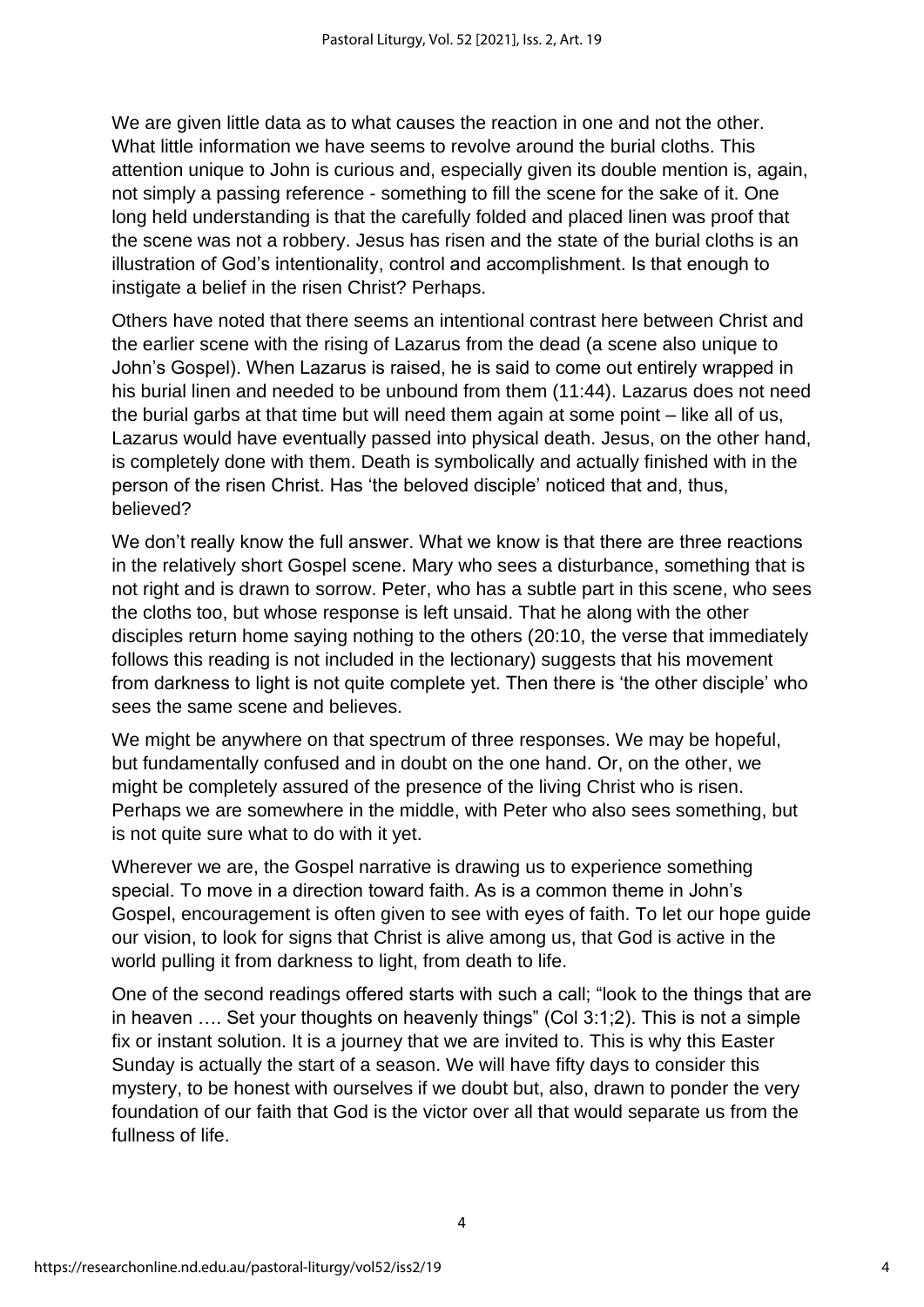# **Prayer of the Faithful**

### **Introduction**

Let us place our needs before God our Father, rejoicing because Christ has triumphed over death and entered into glory.

### **Petitions**

We pray for the Holy Father, Pope Francis, that, like Saint Peter and Saint Mary Magdalene he may continue to lead the Church in witnessing to the joyful truth of the resurrection.

*(Pause)* Lord hear us OR We pray to the Lord.

We pray for those in power in the world. May they learn that humility and sacrifice are true signs of leadership.

*(Pause)* Lord hear us OR We pray to the Lord.

We pray for all who have dedicated their lives to God, that they may never fail to understand the teaching of Scripture and be Christ's witnesses in the world. *(Pause)* Lord hear us OR We pray to the Lord.

We pray for those who are working towards the conclusion of the Plenary Council and the beginning of the Synod in 2023, may they follow the promptings of the Spirit. *(Pause)* Lord hear us OR We pray to the Lord.

We pray for the family of God, away on holiday or gathered here in Easter joy, that we may bear witness to the risen Christ and reflect him in our lives.

*(Pause)* Lord hear us OR We pray to the Lord.

We pray for all those who mourn that they may be comforted in the knowledge of the resurrection of those who have died.

*(Pause)* Lord hear us OR We pray to the Lord.

# **Conclusion**

Father, your beloved son has risen from the dead as he promised. In peace and joy we present our prayers to you, through the power of the Spirit and the same risen Lord, who lives and reigns for ever and ever.

### **Amen.**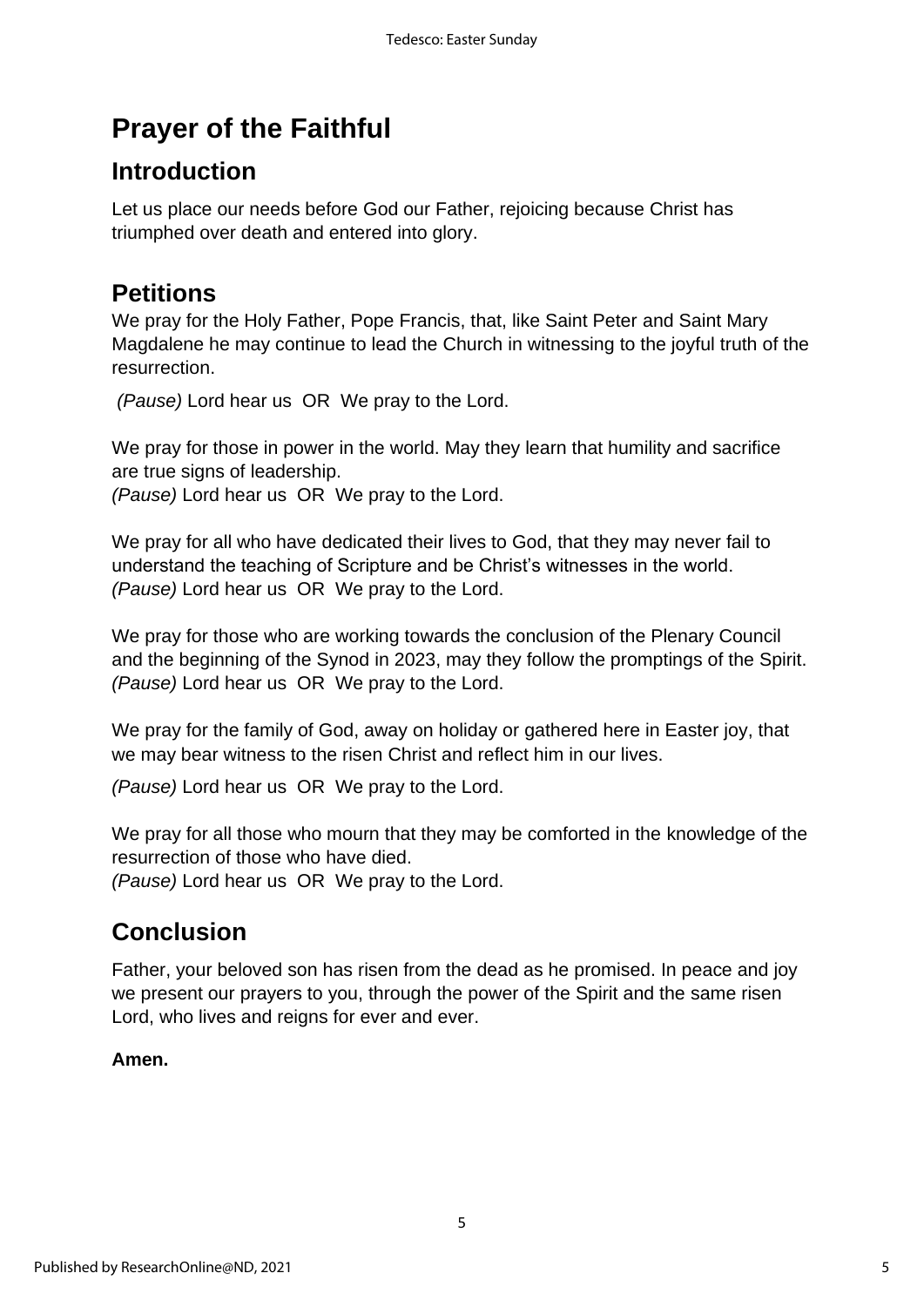### **Music selections by Alessio Loiacono and Chris deSilva**

**GA**

The Sequence: O flock of Christ. (The Sequence of Easter). J Quinn SJ/ M Vulpius. 357

Sprinkling of Holy Water: By your kingly power, O risen Lord. J McAuley/R Connolly. 352 Come to the feast. M Haugen. 400 Song over the waters. 435 Water of life. S Dean. 176

Other hymns for the Liturgy: All you nations. L Deiss. 353 Alleluia No. 1. D Fishel. 360 By your kingly power, O risen Lord. J McAuley/R Connolly. 352 Christ is alive, with joy we sing. P Stotter/ M Vulpius. 365 Christ is here. C Walker. 351 Easter Alleluia. M Haugen. 358 Easter glory fills the sky. J Quinn SJ/ J Jones 366 Jesus Christ is risen today. C Wesley/ Lyra Davidica. 361 Keep in mind. L Deiss. 391 Lift up your hearts. R O'Connor SJ. 416 Make us new. M Coleridge/J Wood. 436 Morning has broken. E Farjeon. Gaelic Melody 537 Now the green blade rises. J Crum/ French Carol. 364 O sons and daughters. J M Neale/ Gregorian Chant. 359 Out of darkness. C Walker. 504 Sing to the mountains. B Dufford SJ. 362 This day was made by the Lord. C Walker. 356

#### **AOV1**

Sprinkling of Holy Water: Come to the feast. M Haugen. 151 Come to the water. F Andersen. 74

Other Hymns for the Liturgy: Alleluia No. 1. D Fishel. 15 I have seen the Lord. B Hurd. 98 Keep in mind. L Deiss. 180 Morning has broken. E Farjeon. 135 Out of darkness. C Walker. 134 Sing to the Lord. O Alstott. 46 Sing to the mountains. B Dufford SJ. 92 This day was made by the Lord. C Walker. 183

6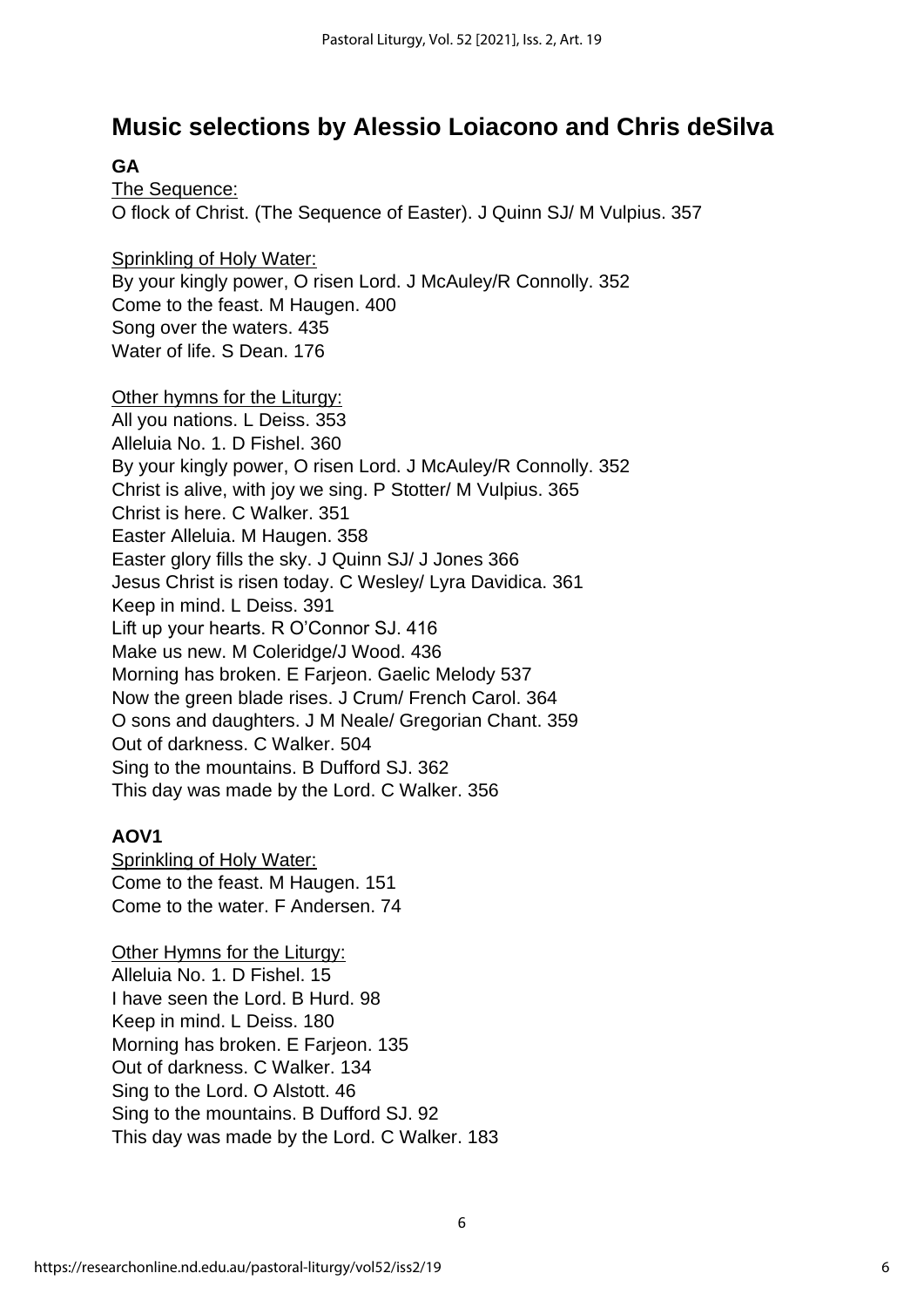### **AOV2**

All creation sings. C Reid. 45 Easter people. D Light. 147 Jesus lives! C Walker. 29 Now the green blade rises. J Crum/ French Carol. 131

#### **AOV4Kids**

Alive, alive. Traditional melody. 79 Arise 'n' shine. G Holmes. 78 Easter people. D Light. 88 Easter Alleluia. M Mangan. 80 Singing Hallelujah! L Good. 77 Rejoice in the Lord. Traditional melody. 75 This is the day. Traditional melody. 159

#### **AOVNG**

Jesus is risen. Monica O'Brien. 82

### **CWB**

O flock of Christ. Wipo of Burgundy. 290 Cleanse us, Lord. Douglas Mews. 543 Cleanse us, Lord. Ralph C. Verdi CPPS. 544 Bring, all you dear-bought nations, bring. Attr. Wipo of Burgundy, tr. Walter Kirkham Blount. 630 By your kingly power. James Phillip McAuley. 633 Christ is alive, with joy we sing. Pamela Stotter. 639 Christ the Lord is risen again. Michael Wiesse. 646 Christ the Lord is ris'n today, alleluia. Charles Wesley. 647 Easter glory fills the sky. James Quinn SJ. 671 Easter song. Sr Miriam Therese Winter. 672 Now the green blade rises. John M.C.Crum. 756 O sons and daughters. Jean Tisserand, tr. John Mason Neale. 778 This joyful Eastertide. George Ratcliffe Woodward. 845

#### **CWBII**

O flock of Christ. Attr. Wipo of Burgundy, tr. James Quinn SJ. 345 Alleluia, alleluia, alleluia! O sons and daughters, let us sing! Jean Tisserand, tr. John Mason Neale. 349 Alleluia, alleluia, give thanks to the risen Lord. Donald L. Fishel. 350 By your kingly power, O risen Lord. James Phillip McAuley. 352 Christ is alive, with joy we sing. Pamela Stotter. 353 Christ the Lord is ris'n again. Michael Wiesse, tr. Catherine Winkworth. 354 Come, God's people, sing for joy. Keith David Pearson. 356 Easter glory fills the sky. James Quinn SJ. 358 Jesus lives. Jesus lives today. Christopher Walker. 361 Now the green blade rises. John M.C.Crum. 363 The Easter joy of Christ. Jennifer O'Brien. 364 Surrexit Christus, alleluia! Taizé Community. 65 This day was made by the Lord. Christopher Walker. 369